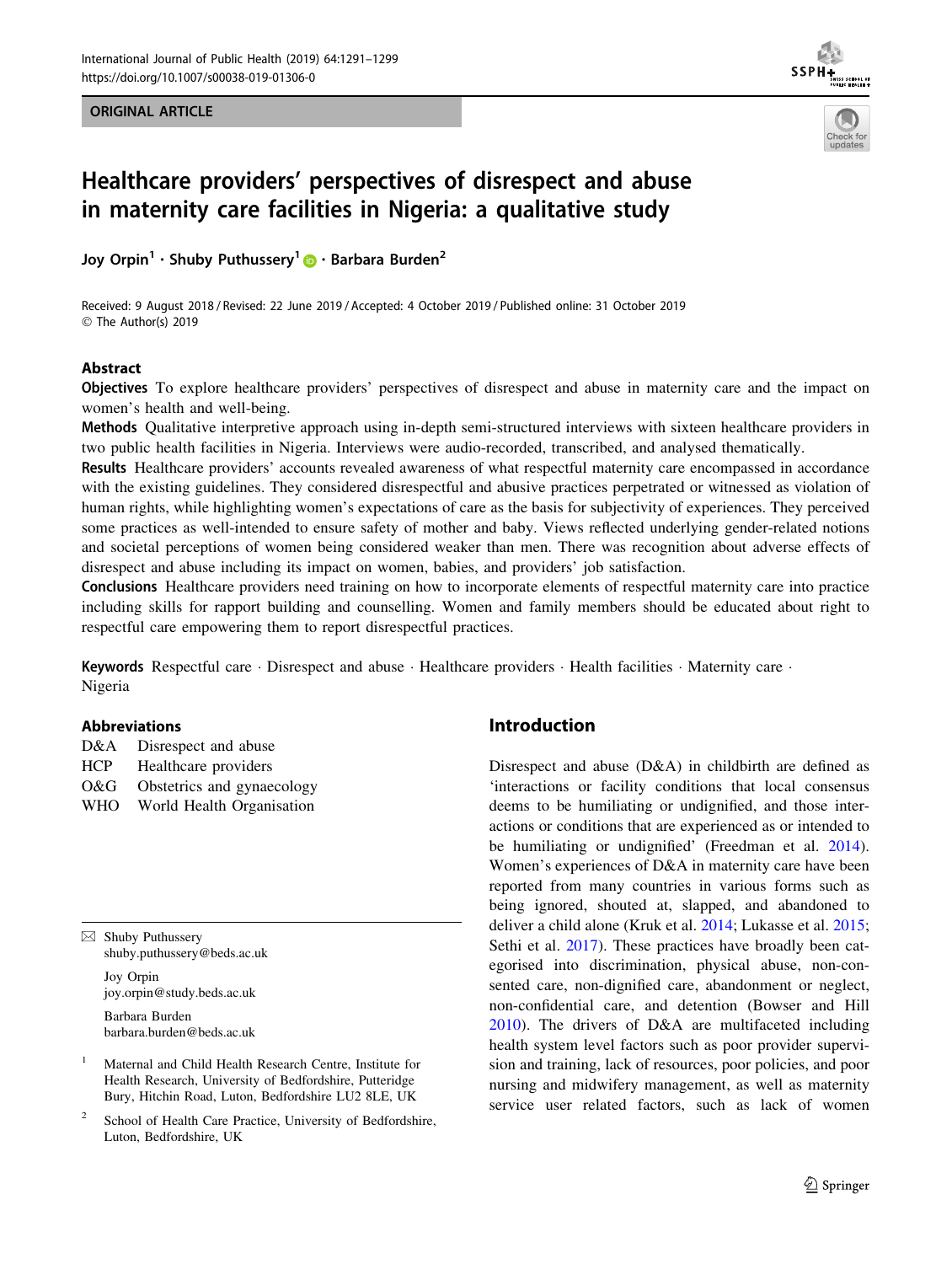empowerment and education (Bohren et al. [2015](#page-7-0); Bowser and Hill [2010;](#page-7-0) Shimoda et al. [2018](#page-8-0)).

Experiences of D&A can result in women's avoidance and/or delayed use of health facilities (Bowser and Hill [2010;](#page-7-0) Kujawski et al. [2015;](#page-7-0) Patel et al. [2015](#page-8-0); Peca and Sandberg [2018](#page-8-0)). It could also have adverse effects on women's reproductive lives; for example, a lack of desire to have children, fear of getting pregnant and childbirth, and choice of the mode of childbirth (Lukasse et al. [2015](#page-7-0); Schroll et al. [2013](#page-8-0)). There are efforts to address the issue of D&A worldwide, including the development and implementation of policy guidelines (White Ribbon Alliance [2011\)](#page-8-0). According to a recent WHO policy, 'every woman has the right to the highest attainable standard of health, which includes the right to dignified, respectful health care' (World Health Organization [2015](#page-8-0)). The Respectful Maternity Care Charter has outlined the links between D&A and maternal health rights within human rights such as the right to be free from harm and ill treatment, and the right to dignity and respect (White Ribbon Alliance [2011](#page-8-0)). Studies have indicated interventions to reduce disrespectful and abusive maternity care (Abuya et al. [2015](#page-7-0); Austad et al. [2017](#page-7-0); Ratcliffe et al. [2016](#page-8-0)). For example, Kujawski et al. [\(2017](#page-7-0)) report on an intervention to reduce the D&A of women in two facilities in Tanzania using the Staha intervention. The intervention aimed to enable health system stakeholders and local community members to analyse their personal experiences of D&A and reflect on practices to minimise it. They implemented the intervention among women who had facility-based childbirth, and its evaluation revealed that women's self-report of disrespectful care reduced substantially (Kujawski et al. [2017\)](#page-7-0).

Qualitative and quantitative studies have focussed on women's experiences and perceptions of D&A during childbirth (Asefa and Bekele [2015;](#page-7-0) McMahon et al. [2014](#page-7-0); Warren et al. [2017\)](#page-8-0), but very few have explored this issue from the provider perspective (Burrowes et al. [2017](#page-7-0); Rominski et al. [2017;](#page-8-0) Shimoda et al. [2018\)](#page-8-0). In one study from Ghana, midwifery students reported witnessing and participating in various forms of D&A during childbirth and provided justifications for their perpetration of such practices (Rominski et al. [2017](#page-8-0)).

Nigeria accounts for over 14% of global maternal mortality (Izugbara et al. [2016\)](#page-7-0), with about 35% of women giving birth in health facilities including 20% in public facilities and the remaining women in private settings (National Population Commission [2009](#page-7-0)). The previous studies have documented high prevalence rates of D&A in Nigeria ranging between 23.7 and 98%, but provider perspectives on D&A remain sparsely explored (Bohren et al. [2016,](#page-7-0) [2017\)](#page-7-0). In a study exploring women's and providers' acceptability of physical restraints, verbal abuse, slapping, and refusal to help a woman in labour in Abuja, Nigeria, both women and providers reported witnessing and experiencing scenarios of mistreatment (Bohren et al. [2016](#page-7-0)). The participants reported factors such as health systems constraints such as the infrastructural facilities, poor provider attitudes, and the behaviour of women as contributors to mistreatment (Bohren et al. [2017](#page-7-0)). Though these studies offered insights into various forms of mistreatment and their acceptability, they were limited in focus and the scope, and more evidence is needed to develop a comprehensive understanding to inform policy, practice, and interventions.

Our study aimed to examine: (1) how maternity care providers perceived D&A of women during maternity care in Benue State, Nigeria; and (2) how maternity care providers viewed its impact on women's health and well-being and their utilisation of maternity services.

# Methods

This study adopted a qualitative interpretive approach (Green and Thorogood [2014](#page-7-0)), and the data were derived from the second phase of a qualitative phenomenological study that aimed to explore women's experiences and healthcare providers' perspectives of D&A in maternity care facilities. The findings from the first phase of the study on women's experiences have been reported elsewhere (Orpin et al. [2018\)](#page-7-0).

## Study setting

The study was conducted in two public health facilities in Benue State, Nigeria—Benue State University Teaching Hospital (BSUTH) and Epidemiological Unit, Benue State Ministry of Health (EBSMH). BSUTH is a tertiary facility that provides healthcare to people in Benue State and Nigeria. It has about 350-bed capacity over 23 clinical departments including Obstetrics & Gynaecology (O&G) and Family Medicine, with a staff strength of over 800 (Benue State University Teaching Hospital [2018](#page-7-0)). The EBSMH is an outpatient facility providing postnatal services including immunisation to new-borns (Government of Benue State [2016](#page-7-0)). These health facilities were purposively selected because they are centrally situated and easily accessible by the people of Benue State and provide a wide range of maternal and neonatal services in the region.

#### Participants and recruitment

Healthcare providers who deliver maternity care services and have been working for more than 1 year at any health facility were eligible for participation. A purposive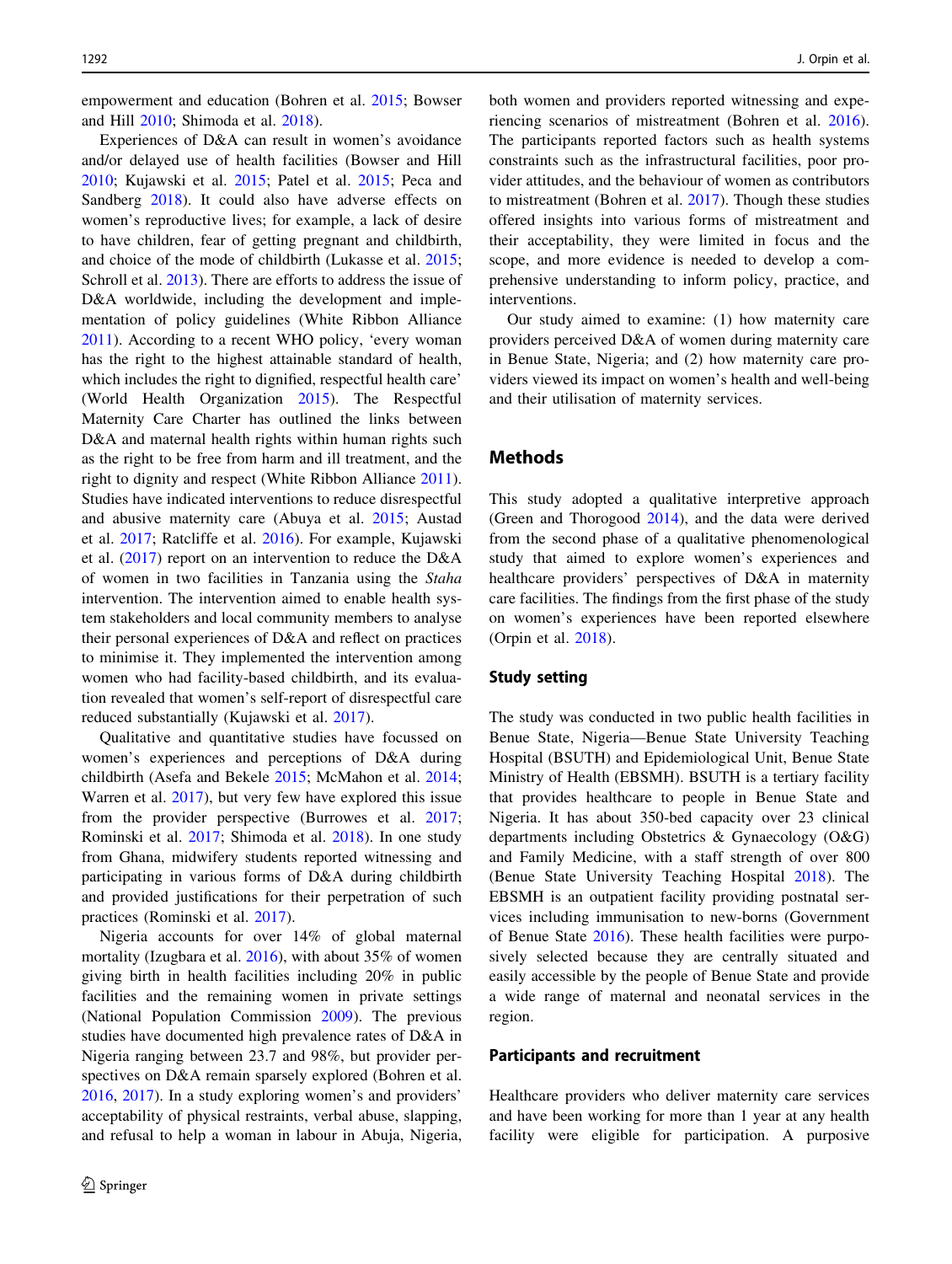sampling method was used to recruit maternity service providers (Green and Thorogood [2014](#page-7-0)). Permission to carry out the study was obtained from the Head of Obstetrics and Gynaecology (O&G) in BSUTH and the Chief Medical Director in EBSMH who assigned a medical doctor and an administrative staff member to assist the first author with the recruitment process.

All the participants were given an invitation letter and a participant information sheet and completed a consent form before participation. Twelve healthcare providers participated from BSUTH and four from EBSMH. The sample size was determined based on data saturation (Fusch and Ness [2015\)](#page-7-0).

# Data collection

The first author conducted sixteen individual face-to-face semi-structured interviews with maternity care providers. Two healthcare providers from BSUTH participated in the pilot study to test the flexible interview guide, and the interview guide did not require any changes. We did not include the findings from the pilot study in the main study due to lack of consent from participants. The interview guide consisted of questions developed based on the previous studies and findings from the first phase on women's experiences of D&A in maternity care (Orpin et al. [2018\)](#page-7-0). The interviewer used probes as necessary to further explore a given response or for clarity (Green and Thorogood [2014](#page-7-0)). The interview started with the participants' descriptions of their roles as maternity care providers and their general views on respectful maternity care. Participants were then probed to describe incident(s) they had witnessed/experienced where they felt the care provided was disrespectful and abusive; why they thought such incidents occurred; and the perceived impact of D&A on women.

Participants provided demographic information such as age and job titles before the interview in a self-recorded interview cover sheet. The researcher assured the women of confidentiality and clarified any queries both at the start and at the end of the interviews (Green and Thorogood [2014](#page-7-0)). The interviews lasted between 20 and 72 min and were conducted between September and October 2017. The first author (JO) who has a background in public health and experience of qualitative research conducted all the interviews in the participant's office or in a quiet room free from interruptions where privacy was assured. The interviews were audio-recorded with permission from the participants.

## Data analysis

The first author (JO) transcribed all the audio-recorded interviews, and the second author (SP) checked the transcripts for accuracy and consistency. Using a thematic process in NVivo version 11, the transcripts were inductively coded. The analytic process applied involved reading the transcripts repeatedly for familiarisation, generation of initial codes, identification, naming and revising themes, and presenting the findings thematically (Braun and Clarke [2006](#page-7-0)). The first and second authors developed the overarching themes together, and the third author reviewed the themes for accuracy and consistency. The researchers used excerpts from the transcripts to illustrate the emerged themes along with number codes to identify the participants and to protect their identities (Green and Thorogood [2014](#page-7-0)).

The health research ethics committee of the University of Bedfordshire, UK, and the Government of Benue State, and BSUTH Ethics Committee approved this study.

## Results

Sixteen healthcare providers from various backgrounds and roles participated in the study including: consultants (O&G)  $(n = 4)$ , medical doctors  $(n = 4)$ , nurse–midwives  $(n = 5)$ , chief nursing officers  $(n = 2)$ , and community health extension worker  $(n = 1)$ . The participants included both females and males; aged between 36 and 56 years old; and the years of work experience ranged between 8 and 33 years (Table [1](#page-3-0)). Five themes emerged from the data: (1) meanings of respectful maternity care; (2) subjectivity of woman-specific experiences; (3) 'no harm intended'; (4) societal perceptions—'women are weaker vessels'; and (5) potential impact of disrespect and abuse.

#### Meanings of respectful maternity care

This theme reflected participants' descriptions of practices they considered either as respectful maternity care or as violation of women's rights. The majority of the participants mentioned that the period of pregnancy is a vulnerable time, and women should be given good quality care in a humane manner to ensure safe childbirth and satisfactory care experiences. The participants viewed that pregnant women have the rights to be provided with information and informed consent, women-centred care, and respect for their wishes:

''Respectful maternity care is giving respect and giving the expected care […] the patient has the right to be given that health care that she is demanding for, and in giving that healthcare service, the patients also need her respect.'' (HCP 3, Nurse-midwife)

''I would put it in a way that to sum it up, it's all about a woman that is pregnant delivering with the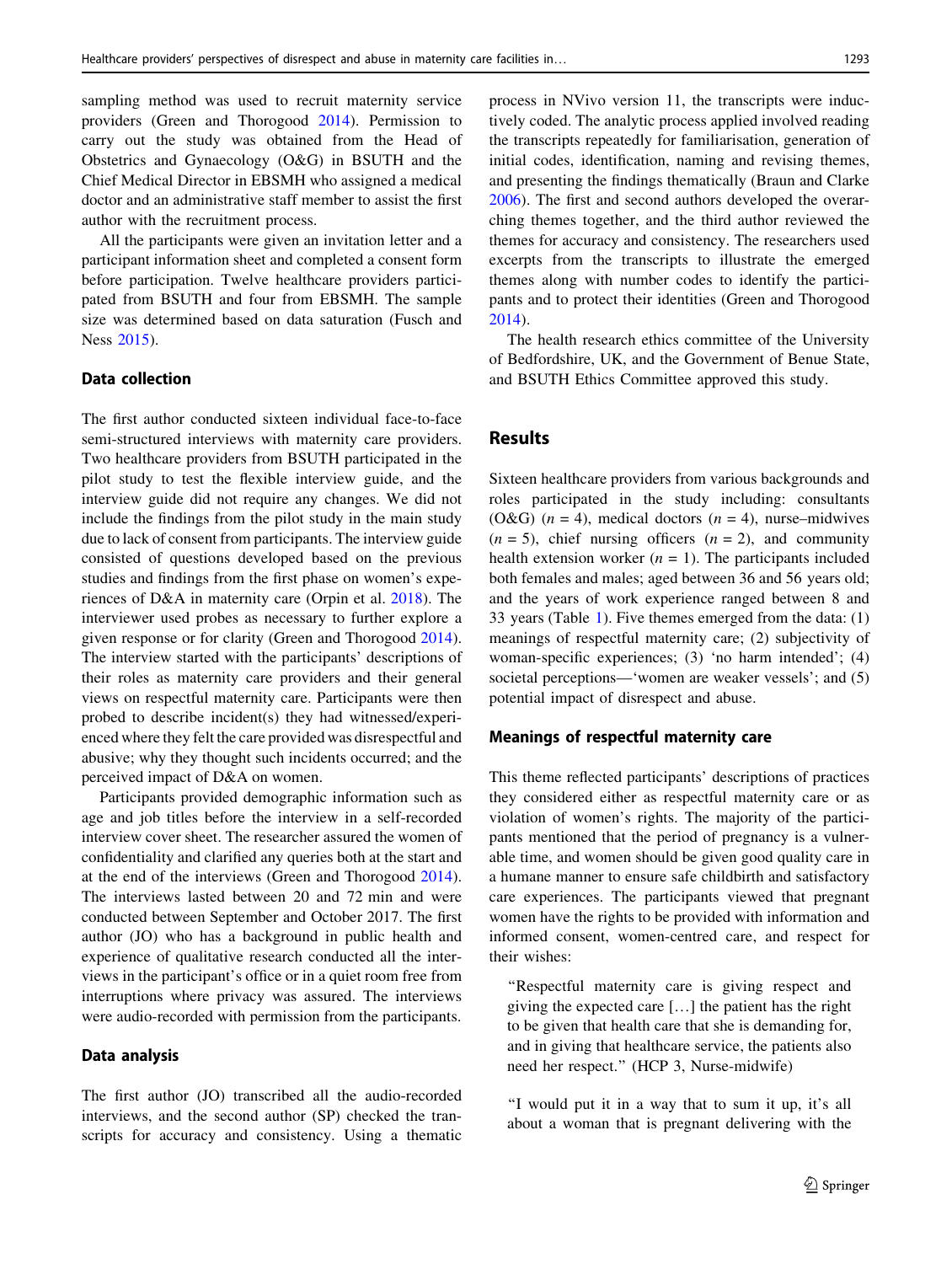| Healthcare<br>provider | Age       | Gender       | Tribe  | Religion     | Marital status | Job title               | Number of<br>years working<br>in the role | Number of years of<br>experience as a<br>healthcare provider |
|------------------------|-----------|--------------|--------|--------------|----------------|-------------------------|-------------------------------------------|--------------------------------------------------------------|
| HCP 1                  | $40 - 49$ | F            | Tiv    | Christianity | Married        | Chief nursing officer   | 8                                         | 22                                                           |
| HCP <sub>2</sub>       | $50 - 59$ | F            | Igala  | Christianity | Married        | Chief nursing officer   | 25                                        | 25                                                           |
| HCP 3                  | $50 - 59$ | F            | Etulo  | Christianity | Married        | Nurse-midwife           | 30                                        | 30                                                           |
| HCP 4                  | $40 - 49$ | F            | Yoruba | Christianity | Married        | Nurse-midwife           | 5                                         | 10                                                           |
| HCP <sub>5</sub>       | $30 - 39$ | $\mathbf{F}$ | Idoma  | Christianity | Married        | Nurse-midwife           | 9                                         | 9                                                            |
| HCP 6                  | $50 - 59$ | M            | Tiv    | Christianity | Married        | Consultant O&G          | 4                                         | 19                                                           |
| HCP 7                  | $40 - 49$ | $\mathbf{F}$ | Tiv    | Christianity | Married        | Community health worker | 5                                         | 13                                                           |
| HCP <sub>8</sub>       | $40 - 45$ | M            | Etsako | Christianity | Married        | Consultant O&G          | 9                                         | 18                                                           |
| HCP 9                  | $50 - 59$ | F            | Tiv    | Christianity | Married        | Nurse-midwife           | 8                                         | 33                                                           |
| $HCP$ 10               | $30 - 39$ | Fs           | Tiv    | Christianity | Married        | Medical doctor          | 10                                        | 10                                                           |
| <b>HCP 11</b>          | $30 - 39$ | F            | Idoma  | Christianity | Married        | Consultant O&G          | 7                                         | 13                                                           |
| <b>HCP 12</b>          | $40 - 49$ | M            | Kaka   | Christianity | Married        | Medical doctor          | 8                                         | 10                                                           |
| <b>HCP 13</b>          | $30 - 39$ | M            | Idoma  | Christianity | Married        | Medical doctor          | 6                                         | 8                                                            |
| <b>HCP 14</b>          | $50 - 59$ | M            | Tiv    | Christianity | Married        | Consultant O&G          | 2                                         | 27                                                           |
| $HCP$ 15               | $40 - 49$ | F            | Tiv    | Christianity | Married        | Nurse-midwife           | 13                                        | 13                                                           |
| <b>HCP 16</b>          | $40 - 49$ | M            | Idoma  | Christianity | Married        | Medical doctor          | 10                                        | 10                                                           |

<span id="page-3-0"></span>Table 1 Sociodemographic characteristics of healthcare providers participated in the study in Nigeria (2017)

HCP Healthcare provider

best of care, delivering a healthy baby and a healthy mother going home satisfied.'' (HCP 8, Consultant O&G)

All the participants described D&A as the failure to provide the expected good quality care to women during pregnancy and childbirth. Some healthcare providers reported that practices and actions such as not providing information, preferential treatment, creating uncomfortable care environments, carrying out procedures without consent, and forms of verbal abuse were a violation of a woman's right to be treated with respect:

''If her consent is not sought before procedures or treatments are given. You just give it to her as if she has no say." (HCP11, Consultant O&G)

''If you don't make the environment tidy, clean and comfortable, that is disrespect of the patient.'' (HCP11, Consultant O&G)

''If you do not counsel a patient properly, that is an abuse of the patient's right.'' (HCP 6, Consultant O&G)

# Subjectivity of woman-specific experiences

This theme reflected how the healthcare providers viewed D&A as a subjective experience for every woman that is influenced by individual perceptions of the care received in the maternity facilities and the attributed meanings to actions from healthcare staff:

''…it varies with patients. […] some will say they shouted at me there; they asked me to go back home; they did this and that to me. In that same place other women will go and be happy that they treated them well.'' (HCP 15, Nurse-midwife)

''I think this disrespect should be individualised. Different clients attach a different meaning to what you do for them in the hospitals.'' (HCP 1, Chief Nursing Officer)

A few of the participants linked women's antenatal and childbirth care expectations to their experiences of D&A. They mentioned that some women tended to have specific care expectations, for example, of being cared for 'as soon they walk' into a health facility. When such expectations are unmet, they were likely to regard their experience as disrespectful and abusive:

''When a patient comes in, that woman comes in with the impression that immediately I get to the hospital, the midwife will attend to me.'' (HCP 4, Nurse-midwife)

''By the time they come to the hospital, they will expect that everything should go their way and then they will not be satisfied with anything you do for them.'' (HCP 2, Chief Nursing Officer)

# 'No harm intended'

Healthcare providers perceived their actions and practices as not intended to bring any harm to the women. Those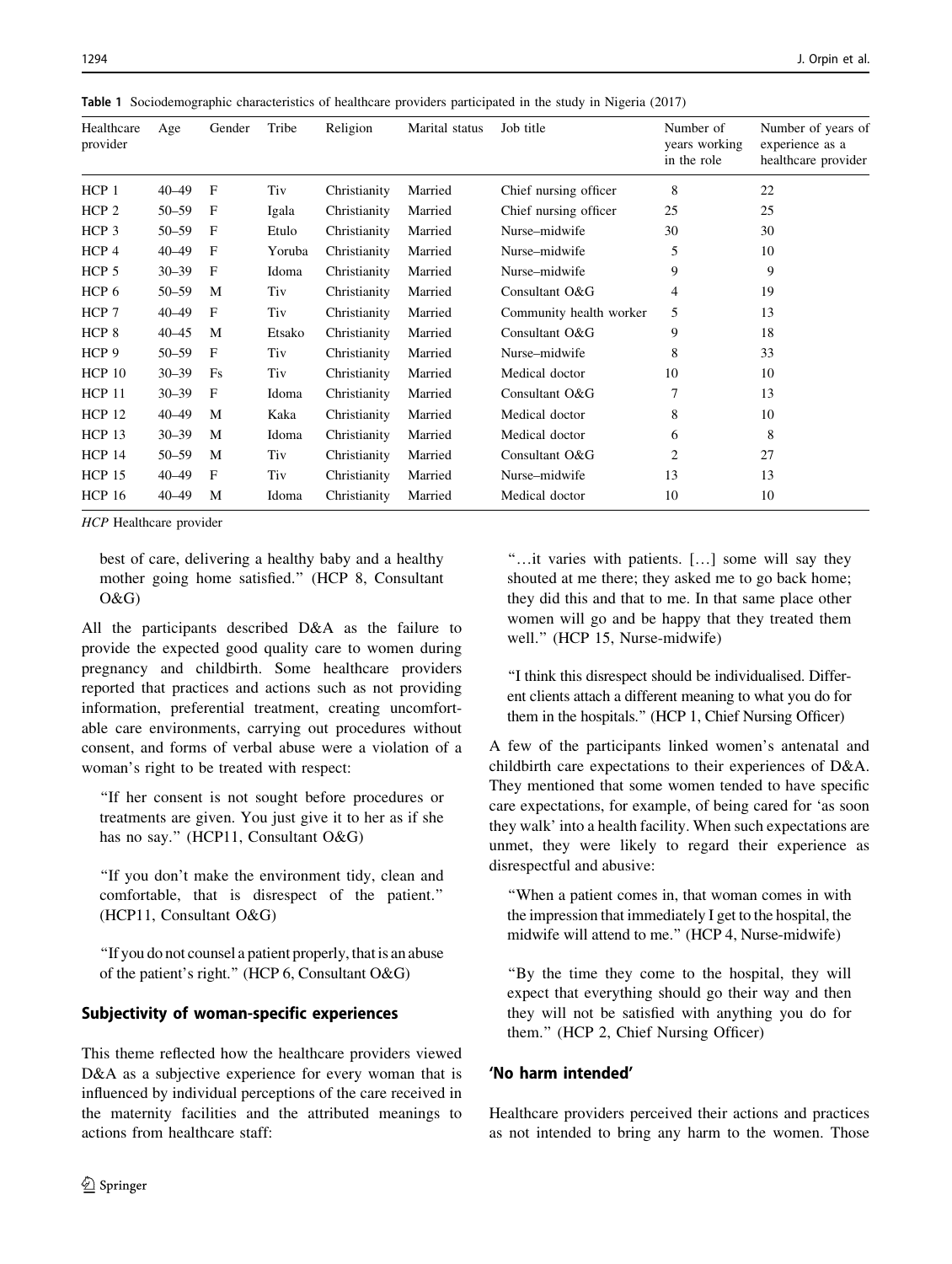who expressed this view felt some practices and actions such as holding down a woman's legs, slapping, and shouting were carried out with good intentions to ensure a safe pregnancy and childbirth.

Almost all the participants mentioned that the safety of a mother and her unborn child were of paramount importance when caring for women from the period of pregnancy to childbirth, and some actions may not be intended to disrespect women:

''Well, as a well-trained midwife, you will not just intentionally want to disrespect or abuse a woman who is in labour for any reason, but sometimes you just have to consider the safety of the unborn child and the mother first.'' (HCP 2, Chief Nursing Officer)

Participants described instances they felt the safety of the mother and unborn child were at risk due to the lack of 'cooperation' from the woman, where in measures, like holding down women's legs, were perceived as necessary and sometimes used:

''There are times when women will close their legs during labour or when the baby is coming. At that time the only thing you are thinking is how she will give birth to her child well […] nurses will hold their legs so that they can push out the baby.'' (HCP 16, Medical Doctor)

Other actions like shouting at women who appear to be uncooperative during childbirth were carried out to gain compliance:

''If a woman is really in the second stage of labour [...] and close her legs, they can even kill the baby. [...] You will go the extra mile to make sure [...] even if it means you shouting…you have a safe delivery.'' (HCP 4, Nurse-midwife)

The healthcare providers also suggested that D&A sometimes result from unintended and uncontrollable circumstances encountered in health facilities such as overcrowding, inadequate medical supplies and equipment, shortage of staff, and lack of proper training in respectful maternity care. They mentioned, for example, that women who have had their childbirth in the open maternity wards would not have their privacy protected which can be seen as D&A:

''Some of the women when they come here to deliver their babies, the labour room is not covered, like no screens but they are okay and happy because they deliver their babies safely.'' (HCP 5, Nurse-midwife)

As a further indication of circumstances outside of their immediate control, some of the participants mentioned that they had not received any training specific to respectful maternity care apart from what they had learned in nursing and midwifery and medical schools:

''We do not have those workshops on the issue of respect of women in our hospital here, though we have workshops that involve things on safe motherhood but nothing directly on respectful care.'' (HCP 16, Medical Doctor)

# Societal perceptions—'women are weaker vessels'

Healthcare providers described how societal perceptions influence women's experiences of disrespectful and abusive care. A few of them, mostly men, stated how women are regarded in the African society as 'weaker' and 'less privileged' than men which leads to their voices being unheard. This was perceived to result in some healthcare providers treating women as they are not important:

''… Unfortunately we see women as… weaker vessels […] in African society. They say a woman is supposed to be seen and not heard… the healthcare providers tend to see them as second-class citizens or third-class citizen and they tend to look down on them.'' (HCP 8, Consultant O&G)

''In our African culture and even in other countries of the world, women do not enjoy many privileges like men […] sometimes you find some doctors do treat women in a certain way that is not respectful because of this cultural belief that men are above women.'' (HCP 13, Medical Doctor)

# Potential impact of disrespect and abuse

The participants described the potential impact of D&A on women's health and well-being, subsequent use of health facilities, and the job satisfaction for healthcare providers. More than half of them stated that the experience of D&A could result in poor health care-seeking behaviour as it could prevent or delay access to health facilities because women no longer have trust in the system:

''…the woman would have lost confidence in the health facility and the health system and it may prevent her from accessing health services in that same facility'' (HCP 3, Chief Nursing Officer).

Some healthcare providers felt that the women with negative experiences may inform others and discourage them from accessing health facilities. They also reported that home births with unskilled birth attendants or family members who can understand and provide the needed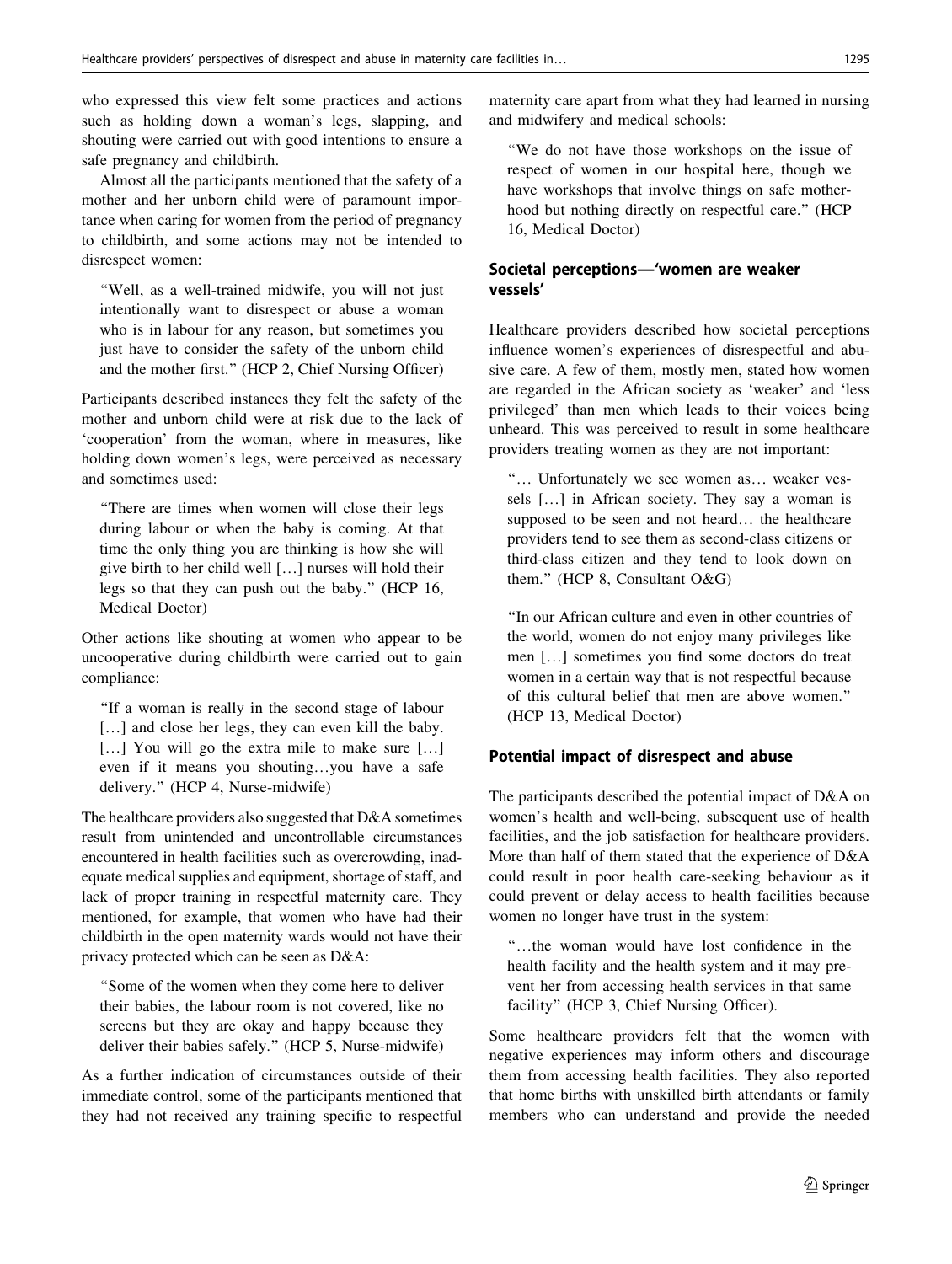support may become the preferred choice for successive childbirths:

''She will […] prefer to have her baby at home where family members that understand her culture and belief will respect her…'' (HCP1, Chief Nursing Officer).

More than half of the participants felt that the experience of D&A could adversely affect women's health and wellbeing resulting in a wide range of obstetric complications like prolonged labour, and postpartum haemorrhage and these complications could be contributing to maternal and infant deaths:

''It could contribute to maternal and prenatal mortality and morbidity which we are all struggling to reduce, but disrespecting and abusing women is indirectly contributing to it" (HCP1, Chief Nursing Officer).

''If you didn't provide the information she needs, she can lose the pregnancy.'' (HCP 12, Medical Doctor)

A few participants indicated that an experience D&A could leave a negative recollection of the event that may lead to the fear of childbirth, low self-esteem, and postnatal depression:

''So, it will leave an unpleasant memory and she is going to approach further childbearing with fear because of her experience.'' (HCP11, Consultant O&G)

''I feel that when women are traumatised from the process of such disrespect and abuse, it definitely affects their self-esteem… it may even contribute to some of the baby blues and depression that women have." (HCP10, Medical Doctor)

Leaving women with a negative care experience was also seen to have an indirect impact on the job satisfaction for healthcare providers:

''You don't have the job satisfaction because you are not giving the care that you should give.'' (HCP 10, Medical Doctor)

# **Discussion**

This study sought to explore the perceptions of healthcare providers on D&A of women during maternity care and its impact on their health, well-being, and utilisation of maternity services in Benue State, Nigeria. The findings indicated five interrelated themes that included: meanings of respectful maternity care; subjectivity of woman-specific experiences; 'no harm intended'; gendered societal perceptions; and the potential impact of disrespect and abuse. At times, these themes crossed over and overlapped in the participant accounts. The healthcare providers in our study appeared to have an awareness of components of respectful maternity care within the human rights' perspective such as maintaining confidentiality and privacy and provision of information (Shakibazadeh et al. [2018](#page-8-0); White Ribbon Alliance [2011](#page-8-0)). Similar to findings in the previous studies, the healthcare providers recognised incidents of disrespectful and abusive care in various stages of maternity care (Asefa et al. [2018](#page-7-0); Burrowes et al. [2017](#page-7-0); Shimoda et al. [2018;](#page-8-0) Warren et al. [2015](#page-8-0)). Their accounts indicated that many of the rights as outlined in the Respectful Maternity Care Charter (White Ribbon Alliance [2011](#page-8-0)) such as the right to information and informed consent, and respect for choices and preferences, were violated in practice.

The healthcare providers perceived D&A as a subjective experience for women accessing maternity facilities, and the women's experience of disrespectful care is often based on their personal feelings and expectations of care. This would suggest that women whose maternity care expectations are not met are likely to feel disrespected and abused (Bruggemann et al. [2012\)](#page-7-0). It also highlights the need for woman-centred and holistic care approaches such as the intrapartum care model for a positive maternity experience (World Health Organization [2018\)](#page-8-0). The healthcare providers also felt certain practices and actions such as holding down women's legs and shouting were carried out with good intentions to gain their cooperation to ensure the women have a safe pregnancy and childbirth. The providers' desire to help women and their prioritisation of safe childbirth were seen as the motivating factors to engage in some practices that may in fact be viewed as D&A.

Additionally, the challenges within the health facilities such as overcrowding sometimes lead to the perception that the practices were disrespectful and abusive. This concurred with the women's views as reflected in the first phase of our study (Orpin et al. [2018\)](#page-7-0). Other authors also reported similar findings (Bohren et al. [2016;](#page-7-0) Rominski et al. [2017\)](#page-8-0), although d'Oliveira et al. [\(2002](#page-7-0)) have argued that service providers often abuse women deliberately.

A campaign to include respectful maternity care in all Nigerian health facilities was endorsed by the National Council for Health who recognised the Respectful Maternity Care Charter and approved respectful care as the standard procedure for healthcare delivery (McConville [2014](#page-7-0)). The healthcare providers in our study, however, had not received any training on respectful practices apart from what they had learned in nursing, midwifery, or medicals schools. This shows the need for action by Nigerian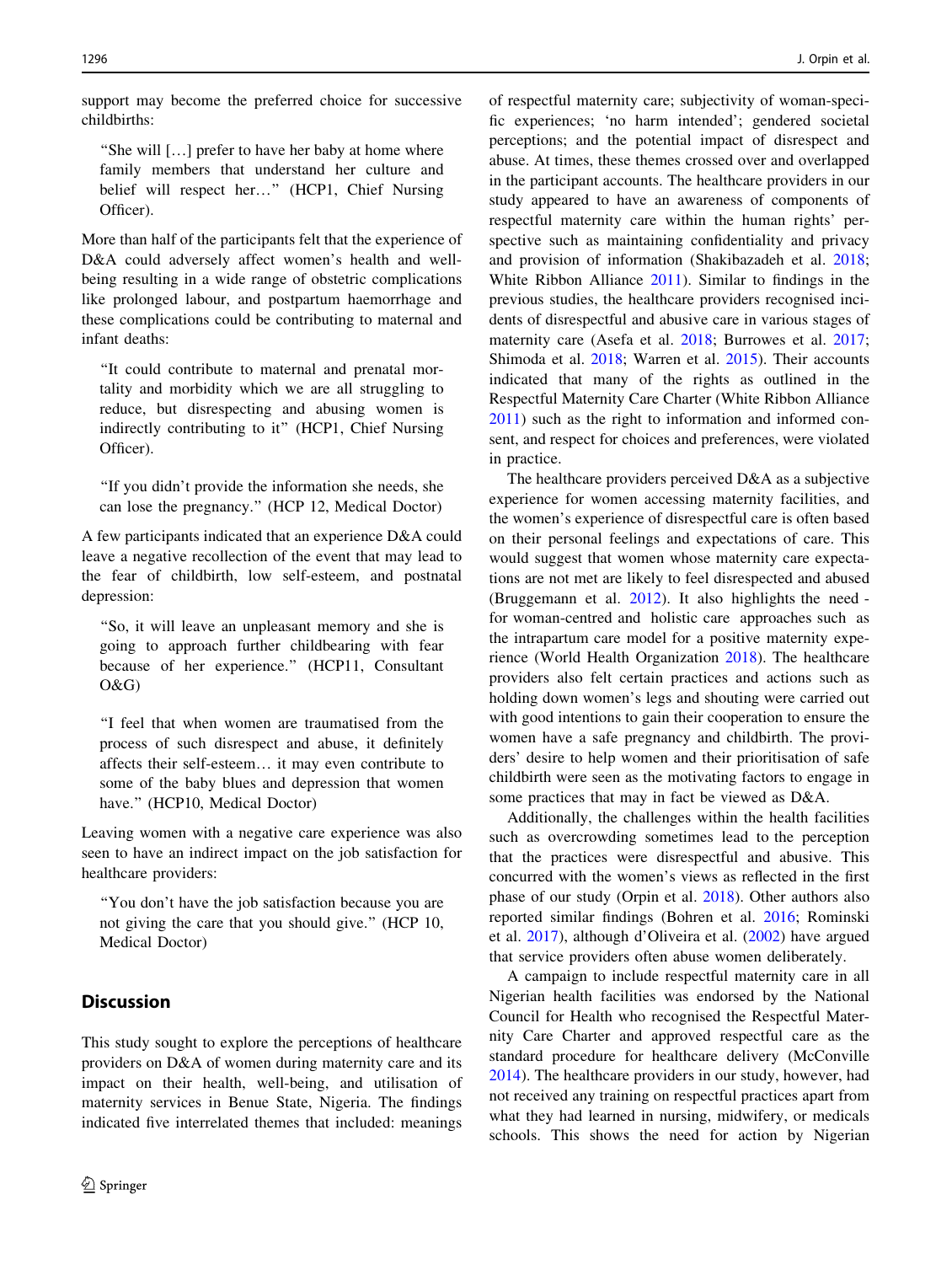stakeholders to ensure healthcare providers are adequately trained about respectful maternity practices including elements of rapport building and counselling skills as part of their curricula in nursing, midwifery, or medicals schools along with timely refresher trainings to mitigate the issue.

The healthcare providers also attributed D&A to the cultural belief that women are weaker than men by portraying them as less privileged compared to men. The previous research has shown that Nigerian culture is predominantly patriarchal in nature and upholds male dominance (Makama [2013\)](#page-7-0), and as a result, the rights of women are often violated in and outside of the home. This highlights the need for strategies such as campaigns in local community centres and media platforms that focus on the adverse effect of such beliefs on women, their families, and the wider society. Sustained community engagement could bring about changes in social norms (Marston et al. [2013](#page-7-0)). This could possibly promote wider societal change and can enhance respectful care for women in Nigerian healthcare facilities. The gender-based explanations for D&A also indicate the need for appropriate interventions focused on notions of gender equality for maternity care professionals.

Our study found that the healthcare providers recognised the impact D&A can have on women's health and wellbeing and their use of health facilities including the impact on women's reproductive lives, sexuality and desire for children (Schroll et al. [2013\)](#page-8-0), and their own job satisfaction. Poor health-seeking behaviour following experiences of D&A was also seen to be a consequence (Bohren et al. [2014](#page-7-0); Burrowes et al. [2017](#page-7-0); D'Ambruoso et al. [2005\)](#page-7-0) which could lead to obstetric complications, and subsequently morbidity and mortality (National Population Commission [2014](#page-7-0)). This would suggest that D&A could be a contributor to the low uptake of maternity care services and high rates of maternal mortality in Nigeria, alongside other factors that hinder timely access to services. Further research should explore the specific links between D&A and the uptake of maternity services and/or the rates of maternal mortality in Nigeria.

This is one of the few qualitative studies that have explored healthcare providers' perspectives of D&A in maternity care in Nigeria, and the first study conducted in Benue State. Our findings add to the existing body of evidence on D&A on professional perceptions about the meaning and the impact of D&A during all stages of maternity care including antenatal, childbirth, and postpartum. However, the qualitative nature of the research methodology may limit the generalisation of the findings. The use of purposive sampling allowed the capture of perspectives from a range of healthcare providers enabling a comprehensive exploration of the topic and transferability and representativeness of the findings (Green and Thorogood [2014\)](#page-7-0). The individual semi-structured interviews enabled the participants to freely provide their responses, though their work commitment may have infringed on the duration of the interviews.

Large scale quantitative and mixed method studies with representative sample sizes would help to ascertain if the findings in our study can be generalised to Nigeria or other African countries. Future research could benefit from including perspectives and experiences of policymakers and other non-clinical staff members in maternity care settings. Understanding the cultural, social, and environmental factors associated with disrespectful and abusive practices and drivers for behaviour change are also crucial to inform the development of tailored intervention strategies to address D&A.

## Conclusion

The accounts from healthcare providers in our study indicated understanding about what respectful maternity care encompassed, though the application in practice appeared insufficient based on their self-reports of D&A. Our findings reflect the need for sensitising healthcare providers through refresher training on how to incorporate elements of respectful care into everyday practice. Due to the multicultural nature of the country, training activities should take into account components of cultural competence. Strengthening health system capacity by employing adequate number of healthcare providers, especially in areas where there is an unmet need, along with improvement in infrastructure facilities, will also reduce D&A practices interpreted to be caused by issues like overcrowding in facilities and shortage of providers. The underlying societal perceptions point to the need for awareness campaigns and educational interventions at wider sociopolitical and community levels including educating women and men about rights to respectful care.

Acknowledgements We are grateful to staff of Benue State University Teaching Hospital and Epidemiological Unit, Benue State for their support during the data collection. We would like to give our special thanks to all the participants for their time and participation, without which this study would not have been possible.

Funding This research did not receive any specific grant from funding agencies in the public, commercial, or not-for-profit sectors. The salaries of the authors were provided by the employing institutions.

#### Compliance with ethical standards

Conflict of interest The authors declare that they have no conflict of interest.

Ethics approval Ethics approvals were obtained from the University of Bedfordshire, UK on 8 August 2017, Government of Benue State (MOH/MED/261/Vol.II/707) on 5 September 2016, and Benue State University Teaching Hospital (NHREC/08/11/2013B/2016/0020) on 28 September 2016. Written consent was obtained from all participants in the study.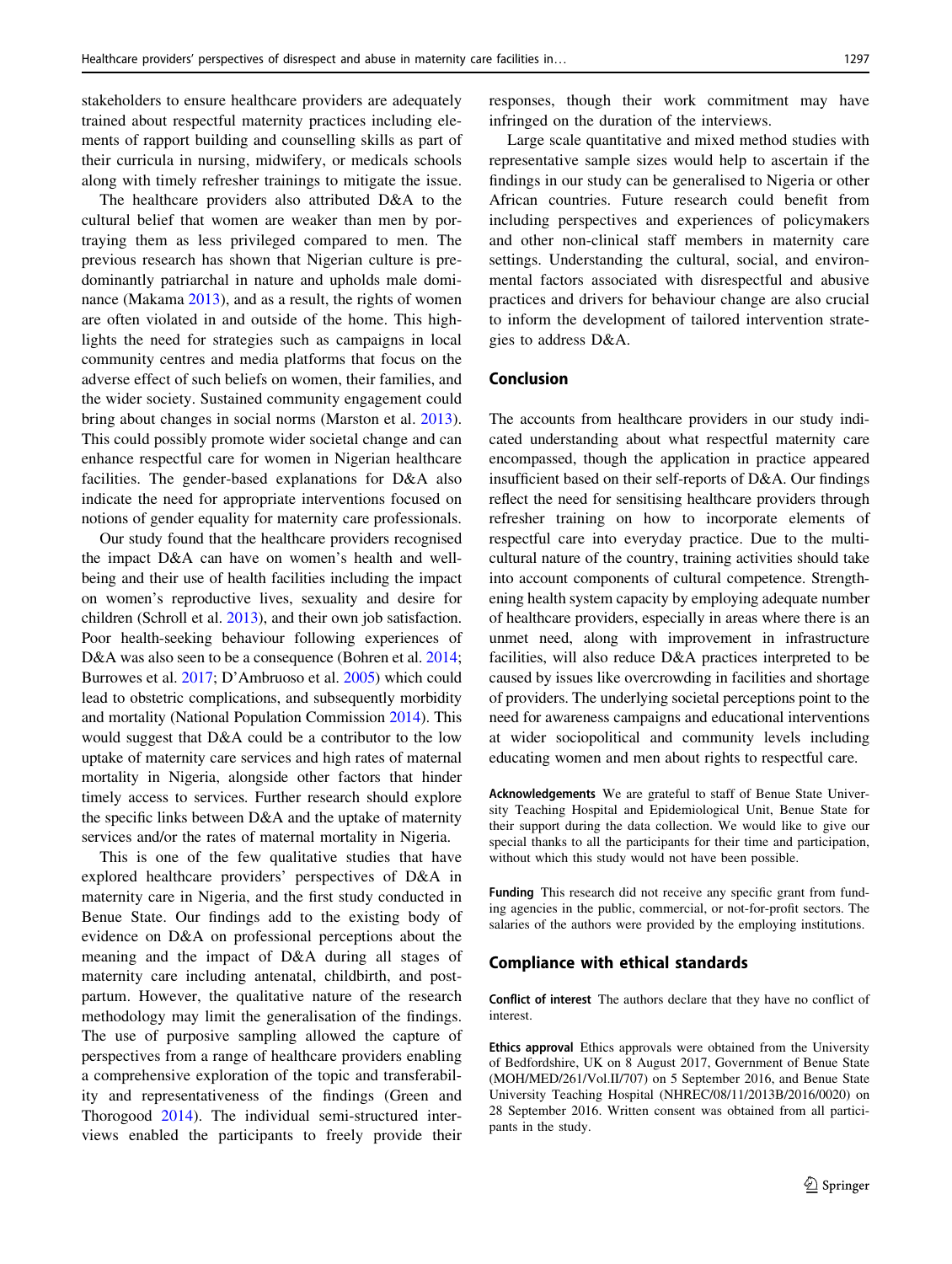<span id="page-7-0"></span>Open Access This article is distributed under the terms of the Creative Commons Attribution 4.0 International License ([http://creative](http://creativecommons.org/licenses/by/4.0/) [commons.org/licenses/by/4.0/\)](http://creativecommons.org/licenses/by/4.0/), which permits unrestricted use, distribution, and reproduction in any medium, provided you give appropriate credit to the original author(s) and the source, provide a link to the Creative Commons license, and indicate if changes were made.

## References

- Abuya T, Ndwiga C, Ritter J, Kanya L, Bellows B, Binkin N, Warren CE (2015) The effect of a multi-component intervention on disrespect and abuse during childbirth in Kenya. BMC Pregnancy Childbirth 15:224. [https://doi.org/10.1186/s12884-015-](https://doi.org/10.1186/s12884-015-0645-6) [0645-6](https://doi.org/10.1186/s12884-015-0645-6)
- Asefa A, Bekele D (2015) Status of respectful and non-abusive care during facility-based childbirth in a hospital and health centers in Addis Ababa, Ethiopia. Reprod Health 12:9. [https://doi.org/10.](https://doi.org/10.1186/s12978-015-0024-9) [1186/s12978-015-0024-9](https://doi.org/10.1186/s12978-015-0024-9)
- Asefa A, Bekele D, Morgan A, Kermode M (2018) Service providers' experiences of disrespectful and abusive behavior towards women during facility based childbirth in Addis Ababa, Ethiopia. Reprod Health 15:4. [https://doi.org/10.1186/s12978-](https://doi.org/10.1186/s12978-017-0449-4) [017-0449-4](https://doi.org/10.1186/s12978-017-0449-4)
- Austad K, Chary A, Martinez B, Juarez M, Martin YJ, Ixen EC, Rohloff P (2017) Obstetric care navigation: a new approach to promote respectful maternity care and overcome barriers to safe motherhood. Reprod Health 14:6. [https://doi.org/10.1186/](https://doi.org/10.1186/s12978-017-0410-6) [s12978-017-0410-6](https://doi.org/10.1186/s12978-017-0410-6)
- Benue State University Teaching Hospital (2018) Benue State University Teaching Hospital. [http://www.bsuth.org.ng/.](http://www.bsuth.org.ng/) Accessed 09 May 2018
- Bohren MA, Hunter EC, Munthe-Kaas H, Souza JP, Vogel JP, Gulmezoglu AM (2014) Facilitators and barriers to facilitybased delivery in low- and middle-income countries: a qualitative evidence synthesis. Reprod Health 11:71. [https://doi.org/10.](https://doi.org/10.1186/1742-4755-11-71) [1186/1742-4755-11-71](https://doi.org/10.1186/1742-4755-11-71)
- Bohren M, Vogel J, Hunter E et al (2015) The mistreatment of women during childbirth in health facilities globally: a mixed-methods systematic review. PLoS Med. [https://doi.org/10.1371/journal.](https://doi.org/10.1371/journal.pmed.1001847) [pmed.1001847](https://doi.org/10.1371/journal.pmed.1001847)
- Bohren MA, Vogel JP, Tuncalp O et al (2016) ''By slapping their laps, the patient will know that you truly care for her'': a qualitative study on social norms and acceptability of the mistreatment of women during childbirth in Abuja, Nigeria. Popul Health 2:640–655
- Bohren MA, Vogel JP, Tuncalp O et al (2017) Mistreatment of women during childbirth in Abuja, Nigeria: a qualitative study on perceptions and experiences of women and healthcare providers. Reprod Health 14:2. [https://doi.org/10.1186/s12978-](https://doi.org/10.1186/s12978-016-0265-2) [016-0265-2](https://doi.org/10.1186/s12978-016-0265-2)
- Braun V, Clarke V (2006) Using thematic analysis in psychology. Qual Res Psychol 3:77–101. [https://doi.org/10.1191/](https://doi.org/10.1191/1478088706qp063oa) [1478088706qp063oa](https://doi.org/10.1191/1478088706qp063oa)
- Bowser D, Hill K (2010) Exploring evidence for disrespect and abuse in facility-based childbirth: report of a landscape analysis. USAID-TRAction Project. [https://www.ghdonline.org/uploads/](https://www.ghdonline.org/uploads/Respectful_Care_at_Birth_9-20-101_Final1.pdf) [Respectful\\_Care\\_at\\_Birth\\_9-20-101\\_Final1.pdf](https://www.ghdonline.org/uploads/Respectful_Care_at_Birth_9-20-101_Final1.pdf)
- Bruggemann AJ, Wijma B, Swahnberg K (2012) Abuse in health care: a concept analysis. Scand J Caring Sci 26:123–132. [https://](https://doi.org/10.1111/j.1471-6712.2011.00918.x) [doi.org/10.1111/j.1471-6712.2011.00918.x](https://doi.org/10.1111/j.1471-6712.2011.00918.x)
- Burrowes S, Holcombe SJ, Jara D, Carter D, Smith K (2017) Midwives' and patients' perspectives on disrespect and abuse during labor and delivery care in Ethiopia: a qualitative study.

BMC Pregnancy Childbirth 17:263. [https://doi.org/10.1186/](https://doi.org/10.1186/s12884-017-1442-1) [s12884-017-1442-1](https://doi.org/10.1186/s12884-017-1442-1)

- D'Ambruoso L, Abbey M, Hussein J (2005) Please understand when I cry out in pain: women's accounts of maternity services during labour and delivery in Ghana. BMC Public Health 5:140. [https://](https://doi.org/10.1186/1471-2458-5-140) [doi.org/10.1186/1471-2458-5-140](https://doi.org/10.1186/1471-2458-5-140)
- d'Oliveira AFPL, Diniz SG, Schraiber LB (2002) Violence against women in health-care institutions: an emerging problem. Lancet 359:1681–1685. [https://doi.org/10.1016/S0140-6736\(02\)08592-](https://doi.org/10.1016/S0140-6736(02)08592-6) [6](https://doi.org/10.1016/S0140-6736(02)08592-6)
- Freedman LP, Ramsey K, Abuya T et al (2014) Defining disrespect and abuse of women in childbirth: a research, policy and rights agenda. Bull World Health Organ 92:915–917. [https://doi.org/](https://doi.org/10.2471/BLT.14.137869) [10.2471/BLT.14.137869](https://doi.org/10.2471/BLT.14.137869)
- Fusch IP, Ness RL (2015) Are we there yet? Data saturation in qualitative research. Qual Rep 20:1408
- Government of Benue State (2016) Historical background.. [http://](http://benuestate.gov.ng/about-us/historical-background/) [benuestate.gov.ng/about-us/historical-background/](http://benuestate.gov.ng/about-us/historical-background/). Accessed 9 May 2018
- Green J, Thorogood N (2014) Qualitative methods for health research. Introducing qualitative methods, 3rd edn. Sage Publications, Los Angeles
- Izugbara CO, Wekesah FM, Adedini SA (2016) Maternal Health in Nigeria: a situation update. African Population and Health Research Center, Nairobi, Kenya
- Kruk ME, Kujawski S, Mbaruku G, Ramsey K, Moyo W, Freedman LP (2014) Disrespectful and abusive treatment during facility delivery in Tanzania: a facility and community survey. Health Policy Plan 33:e26–e33. <https://doi.org/10.1093/heapol/czu079>
- Kujawski S, Mbaruku G, Freedman LP, Ramsey K, Moyo W, Kruk ME (2015) Association between disrespect and abuse during childbirth and women's confidence in health facilities in Tanzania. Matern Child Health J 19:2243–2250. [https://doi.org/](https://doi.org/10.1007/s10995-015-1743-9) [10.1007/s10995-015-1743-9](https://doi.org/10.1007/s10995-015-1743-9)
- Kujawski SA, Freedman LP, Ramsey K, Mbaruku G, Mbuyita S, Moyo W, Kruk ME (2017) Community and health system intervention to reduce disrespect and abuse during childbirth in Tanga Region, Tanzania: a comparative before-and-after study. PLoS Med 14:e1002341. [https://doi.org/10.1371/journal.pmed.](https://doi.org/10.1371/journal.pmed.1002341) [1002341](https://doi.org/10.1371/journal.pmed.1002341)
- Lukasse M et al (2015) Prevalence of experienced abuse in healthcare and associated obstetric characteristics in six European countries. Acta Obstet Gynecol Scand 94:508–517. [https://doi.org/10.](https://doi.org/10.1111/aogs.12593) [1111/aogs.12593](https://doi.org/10.1111/aogs.12593)
- Makama GA (2013) Patriarchy and gender inequality in Nigeria: the way forward. Eur Sci J 9:115
- Marston C, Renedo A, McGowan CR, Portela A (2013) Effects of community participation on improving uptake of skilled care for maternal and newborn health: a systematic review. PLoS ONE 8:e55012. <https://doi.org/10.1371/journal.pone.0055012>
- McConville B (2014) Respectful maternity care–how the UK is learning from the developing world. Midwifery 30:154. [https://](https://doi.org/10.1016/j.midw.2013.12.002) [doi.org/10.1016/j.midw.2013.12.002](https://doi.org/10.1016/j.midw.2013.12.002)
- McMahon SA, George AS, Chebet JJ, Mosha IH, Mpembeni RNM, Winch PJ (2014) Experiences of and responses to disrespectful maternity care and abuse during childbirth; a qualitative study with women and men in Morogoro Region, Tanzania. BMC Pregnancy Childbirth 14:268. [https://doi.org/10.1186/1471-](https://doi.org/10.1186/1471-2393-14-268) [2393-14-268](https://doi.org/10.1186/1471-2393-14-268)
- National Population Commission (2009) Nigeria demographic and health survey 2008. Duehrkohp & Radicke, Göttingen
- National Population Commission (2014) Nigeria Demographic and Health Survey 2013. Duehrkohp & Radicke, Göttingen
- Orpin J, Puthussery S, Davidson R, Burden B (2018) Women's experiences of disrespect and abuse in maternity care facilities in